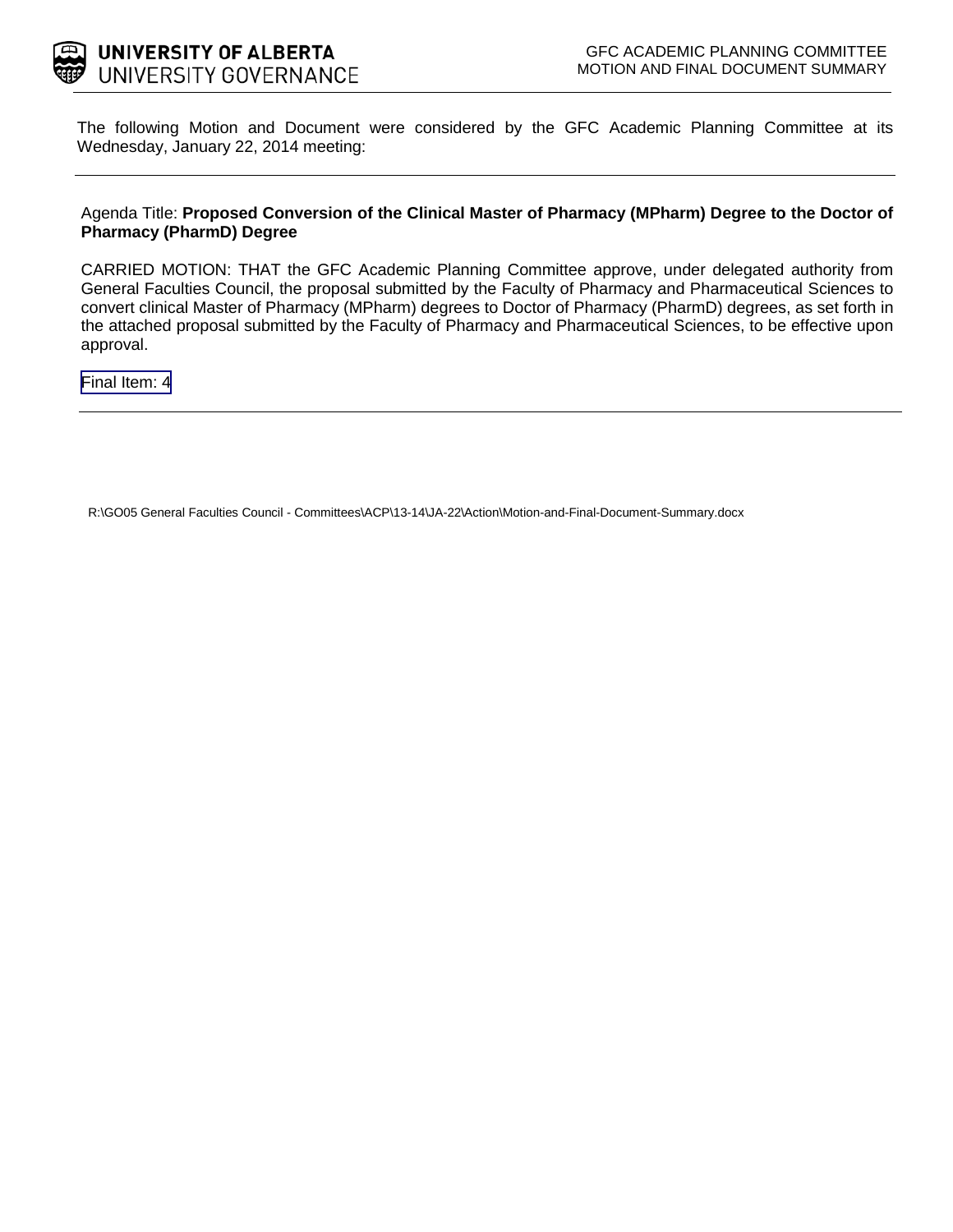<span id="page-1-0"></span>

For the Meeting of January 22, 2014

FINAL Item No. 4

## **OUTLINE OF ISSUE**

### Agenda Title: **Proposed Conversion of the Clinical Master of Pharmacy (MPharm) Degree to the Doctor of Pharmacy (PharmD) Degree**

**Motion**: THAT the GFC Academic Planning Committee approve, under delegated authority from General Faculties Council, the proposal submitted by the Faculty of Pharmacy and Pharmaceutical Sciences to convert clinical Master of Pharmacy (MPharm) degrees to Doctor of Pharmacy (PharmD) degrees, as set forth in the attached proposal submitted by the Faculty of Pharmacy and Pharmaceutical Sciences, to be effective upon approval.

#### **Item**

| <b>Action Requested</b> | $\boxtimes$ Approval Recommendation Discussion/Advice Information      |  |
|-------------------------|------------------------------------------------------------------------|--|
| Proposed by             | Faculty of Pharmacy and Pharmaceutical Sciences                        |  |
| Presenter               | Jim Kehrer, Dean, Faculty of Pharmacy and Pharmaceutical Sciences      |  |
| Subject                 | Conversion of existing clinical Master of Pharmacy (MPharm) degrees to |  |
|                         | Doctor of Pharmacy (PharmD) degrees                                    |  |

#### **Details**

| Responsibility                  | Provost and Vice-President (Academic)                                      |  |  |  |
|---------------------------------|----------------------------------------------------------------------------|--|--|--|
| The Purpose of the Proposal is  | To convert clinical MPharm degrees to PharmD degrees for eligible          |  |  |  |
| (please be specific)            | graduates of the MPharm program.                                           |  |  |  |
| The Impact of the Proposal is   | Minimal. Fewer than 20 students will be eligible for this degree           |  |  |  |
|                                 | conversion.                                                                |  |  |  |
| Replaces/Revises (eg, policies, | N/A                                                                        |  |  |  |
| resolutions)                    |                                                                            |  |  |  |
| Timeline/Implementation Date    | Upon approval, though no conversions will take place until after the first |  |  |  |
|                                 | class of PharmD graduates convocates, anticipated to occur in              |  |  |  |
|                                 | November, 2014.                                                            |  |  |  |
| <b>Estimated Cost</b>           | N/A                                                                        |  |  |  |
| Sources of Funding              | N/A                                                                        |  |  |  |
| <b>Notes</b>                    | N/A                                                                        |  |  |  |

#### **Alignment/Compliance**

| g <del></del>                                                                                                        |                                                                                                                                                                                                                                                                                                                                                                                                                                |
|----------------------------------------------------------------------------------------------------------------------|--------------------------------------------------------------------------------------------------------------------------------------------------------------------------------------------------------------------------------------------------------------------------------------------------------------------------------------------------------------------------------------------------------------------------------|
| Alignment with Guiding<br><b>Documents</b>                                                                           | Dare to Deliver and Dare to Discover                                                                                                                                                                                                                                                                                                                                                                                           |
| Compliance with Legislation,<br>Policy and/or Procedure<br>Relevant to the Proposal<br>(please guote legislation and | 1. Post-Secondary Learning Act (PSLA): The PSLA gives GFC<br>responsibility, subject to the authority of the Board of Governors, over<br>academic affairs (Section 26(1)).                                                                                                                                                                                                                                                     |
| include identifying section<br>numbers)                                                                              | 2. <b>PSLA:</b> GFC may make recommendations to the Board of<br>Governors on a number of matters including the budget and academic<br>planning (Section 26(1)(o). GFC delegates its power to recommend to<br>the Board on the budget and on new or revised academic programs to<br>the GFC Academic Planning Committee (APC).                                                                                                  |
|                                                                                                                      | 3. <b>PSLA:</b> The PSLA gives Faculty Councils the authority to "determine"<br>the programs of study for which the faculty is established" (Section<br>$29(1)(a)$ ; to "provide for the admission of students to the faculty"<br>(Section $29(1)(c)$ ); and to "determine the conditions under which a<br>student must withdraw from or may continue the student's program of<br>studies in a faculty" (Section $29(1)(d)$ ). |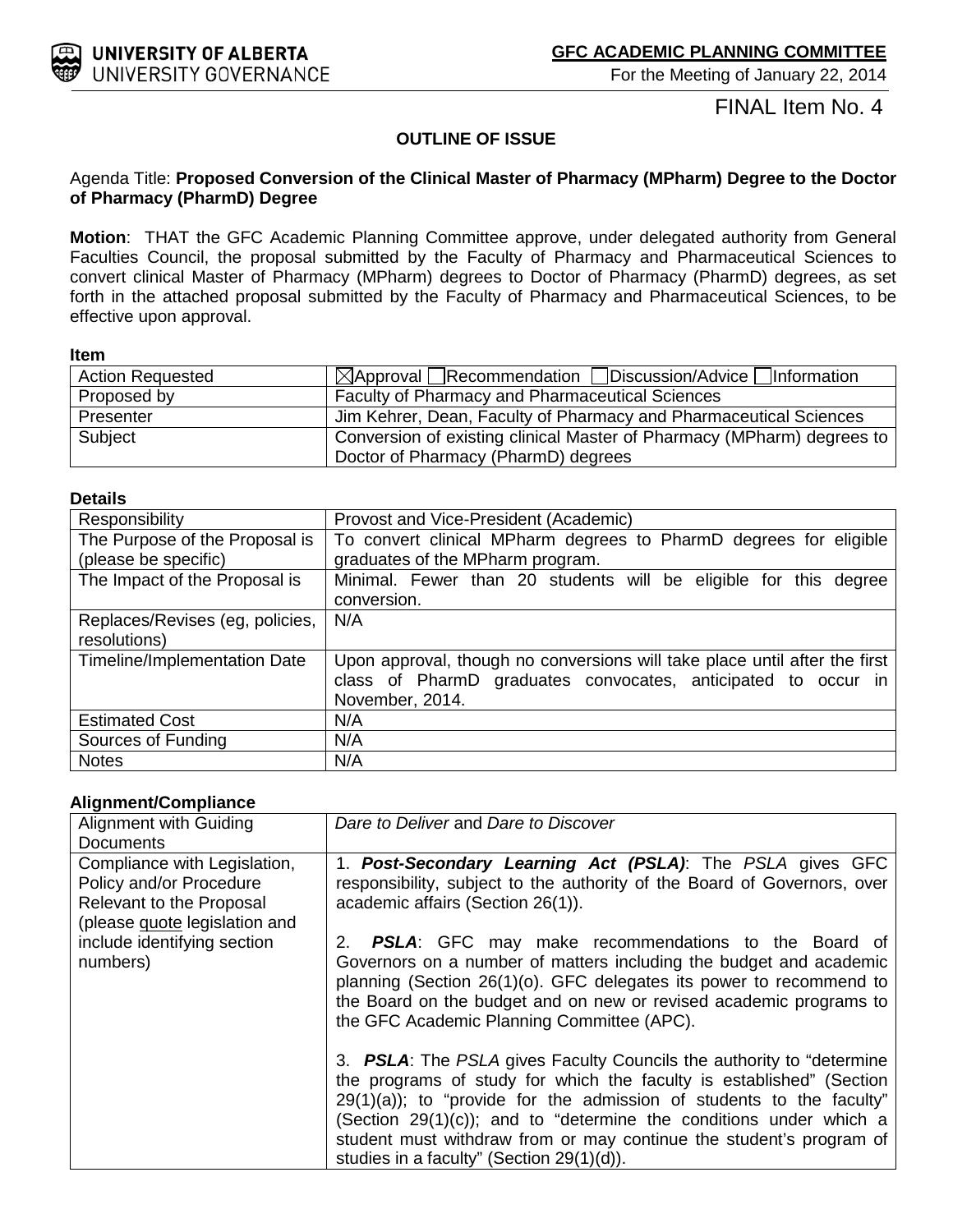

For the Meeting of January 22, 2014

# FINAL Item No. 4

| 4. GFC Academic Planning Committee (APC) Terms of Reference<br>(Mandate): GFC delegated the following to GFC APC, the Provost and<br>Vice-President (Academic) and the Dean of FGSR:                                                                              |
|-------------------------------------------------------------------------------------------------------------------------------------------------------------------------------------------------------------------------------------------------------------------|
| "Existing Undergraduate and Graduate Programs:<br>- Extension and/or Substantive Revision of Existing Programs<br>- Revisions to or Extension of Existing Degree Designations                                                                                     |
| All proposals for major changes to existing undergraduate and<br>graduate programs (eg, new degree designation, new curriculum)<br>shall be submitted to the Provost and Vice-President (Academic).<br>$\left  \ldots \right $                                    |
| The Provost and Vice-President (Academic), after consultation<br>with relevant Offices, committees or advisors[,] will place the<br>proposal before APC. APC has the final authority to approve<br>such proposals unless, in the opinion of the Provost and Vice- |
| President (Academic), the proposal should be forwarded to GFC<br>with an attendant recommendation from APC. []" (3.13.)                                                                                                                                           |

**Routing** (Include meeting dates)

| <b>Consultative Route</b>      | Office of the Provost and Vice-President (Academic);                 |  |  |  |
|--------------------------------|----------------------------------------------------------------------|--|--|--|
| (parties who have seen the     | Office of the Registrar;                                             |  |  |  |
| proposal and in what capacity) | <b>University Governance;</b>                                        |  |  |  |
|                                | Faculty of Graduate Studies and Research;                            |  |  |  |
|                                | Legal Counsel                                                        |  |  |  |
| Approval Route (Governance)    | Faculty of Pharmacy and Pharmaceutical Sciences Council (January 14, |  |  |  |
| (including meeting dates)      | $2014$ ) – for recommendation;                                       |  |  |  |
|                                | Faculty of Graduate Studies and Research Council (e-vote; concluding |  |  |  |
|                                | January 20, 2014) – for recommendation;                              |  |  |  |
|                                | GFC Academic Planning Committee (January 22, 2014) – for final       |  |  |  |
|                                | approval                                                             |  |  |  |
| <b>Final Approver</b>          | GFC Academic Planning Committee (January 22, 2014)                   |  |  |  |

Attachments (each to be numbered 1 - <>)

1. Attachment 1 (pages  $1 - 4$ ) – Master of Pharmacy (MPharm) to Doctor of Pharmacy (PharmD) Conversion Proposal

*Prepared by:* Kathleen Brough, Portfolio Initiatives Manager, Office of the Provost and Vice-President (Academic), [kathleen.brough@ualberta.ca](mailto:kathleen.brough@ualberta.ca)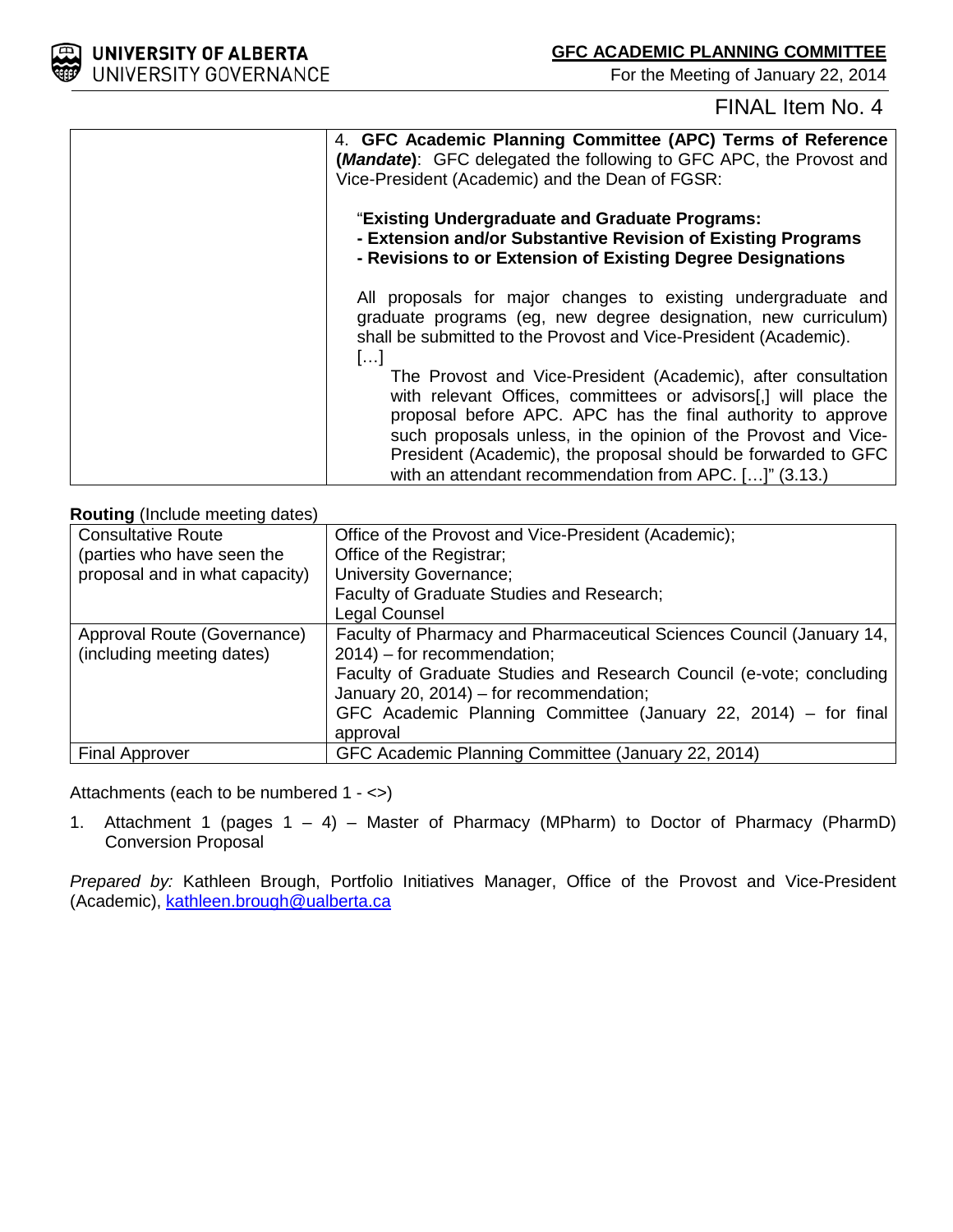# **Master of Pharmacy to Doctor of Pharmacy Conversion Proposal**

For review and consideration by the GFC Academic Planning Committee January 10, 2014

The University of Alberta, through the Faculty of Pharmacy and Pharmaceutical Sciences, has received a small number of requests by holders of the clinical Master of Pharmacy (MPharm) degree (now no longer offered by the U of A) to have their degrees converted to the new Doctor of Pharmacy (PharmD) credential.

Considerable consultation on these requests has been undertaken between the following offices:

- Faculty of Pharmacy and Pharmaceutical Sciences
- Office of the Provost and Vice-President (Academic)
- Office of the Registrar
- University Governance
- Faculty of Graduate Studies and Research
- Legal Counsel

The University of Alberta's MPharm program first appeared in the University Calendar in 1975. Some evolution in the Calendar description did occur, and by the mid-1980s a specialization in clinical pharmacy in the MPharm program was noted to include course work, research and clinical training completed over two years. The PharmD, now the standard professional credential in Pharmacy in most of North America, is considered primarily a clinical degree. The University of Alberta's PharmD program, approved in 2011, consists of 14 months of continuous full-time study, including 36 weeks of clinical rotations. A more detailed history and comparison of the two programs is attached.

After considerable discussion, and with the following conditions, we propose to convert clinical MPharm degrees to PharmD degrees for eligible and interested recipients. The conversion will be optional.

- The University of Alberta will replace clinical MPharm degrees obtained from 1985 onward, with a specialization in clinical pharmacy, with PharmD degrees. Eligible candidates must return MPharm parchments to the University of Alberta before PharmD parchments are issued. A \$60 parchment printing fee will be assessed.
- Recipients will be informed that this action reflects the replacement of a graduate degree credential with an undergraduate professional credential.
- The University of Alberta transcript will state that the Doctor of Pharmacy was converted from the degree of Master of Pharmacy and will provide the date of the conversion.
- The Dean's office in the Faculty of Pharmacy and Pharmaceutical Sciences will contact eligible graduates and will be responsible for confirming eligibility.
- The University of Alberta will not replace Master of Pharmacy credentials with Doctor of Pharmacy credentials until the first class of Doctor of Pharmacy graduates convocates. We anticipate that this will be in November, 2014.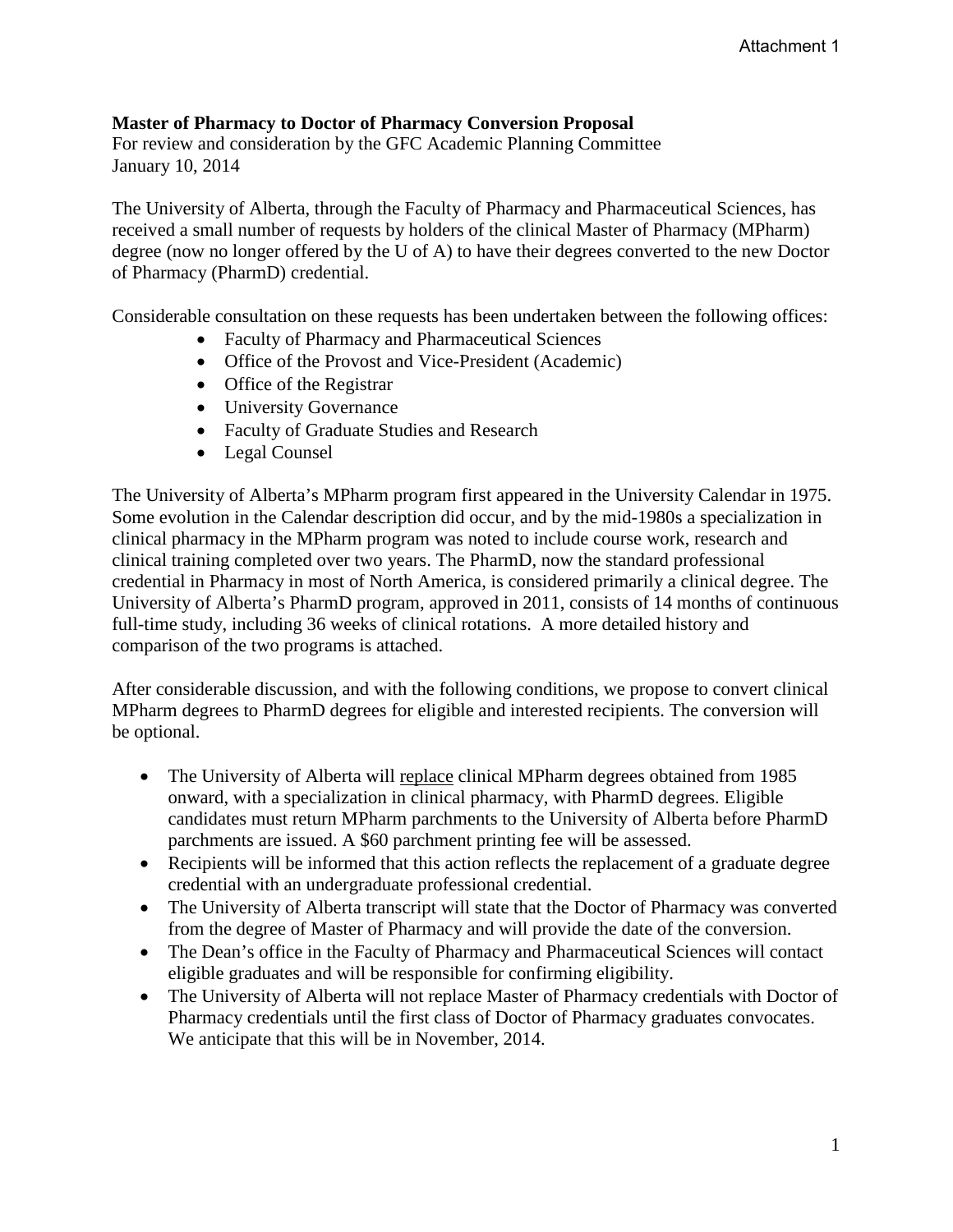## **MPharm/PharmD History and Comparison**

There is no single definition of a Doctor of Pharmacy degree (PharmD) degree resulting in variability in programs. However, comparable minimum requirements have been established by accrediting bodies in Canada and the USA that are exceeded by the University of Alberta PharmD program.

The PharmD is regarded as a clinical doctorate degree. The PharmD was first awarded in the USA in 1915 for 4 years of study, but was discontinued in 1938. The degree reappeared in 1948 as a 6 year degree program (2 years of pre-pharmacy plus 4 years of pharmacy similar to today) and In 1950, the University of Southern California was the first school to award the PharmD as the entry to practice degree. However, at most other schools of pharmacy, the PharmD degree was seen as an optional advanced degree for those pursuing academia, research, or clinical pharmacy. In the 1950s and 1960s, other PharmD programs became available across the United States. Programs typically required one year of course work and one year of clinical experiential training after completing a BSc in pharmacy. Some programs required research projects. In the 1980s, an increasing number of schools began implementing an entry-level PharmD similar to the University of Southern California model.

In 1992 the American Association of Colleges of Pharmacy voted to require that all accredited pharmacy schools offer entry level PharmD degrees. By 2000, all pharmacy schools in the United States adopted the PharmD degree as the sole degree being offered in pharmacy. The Association of Faculties of Pharmacy of Canada and the Deans of Pharmacy voted in 2010 to implement PharmD degrees for entry-to-practice by 2020 in all pharmacy schools.

To address demand for clinical degrees in Canada, some schools of pharmacy offered Masters of Science (Clinical Pharmacy) degree programs that combined course work, research and clinical practice (e.g. University of Montreal), usually in hospitals with a residency. The University of Alberta offered the MPharm degree, first appearing in the Calendar in 1975. While the description changed over the years, by the mid1980s, a specialization in clinical pharmacy was noted to include course work, research, and clinical training (PHARM 595) completed over two years.

Until recently, there were two post-graduate PharmD programs in Canada. The first postgraduate PharmD program was introduced by University of British Columbia in 1991 and was comprised of 8 months of coursework followed by 12 months of clinical training. A similar postgraduate PharmD program was introduced by University of Toronto in 1992. Today, the University of Toronto, University of Montreal and Laval University offer entry-level PharmD programs and the post-graduate program at Toronto is being phased out.

In 2013, the University of Alberta implemented a post-professional PharmD degree program that can be completed in approximately 14 months of continuous, full time study. The total time to a PharmD approximates that of entry-level PharmD programs. A comparison of the MPharm and PharmD degrees is outlined in Table 1.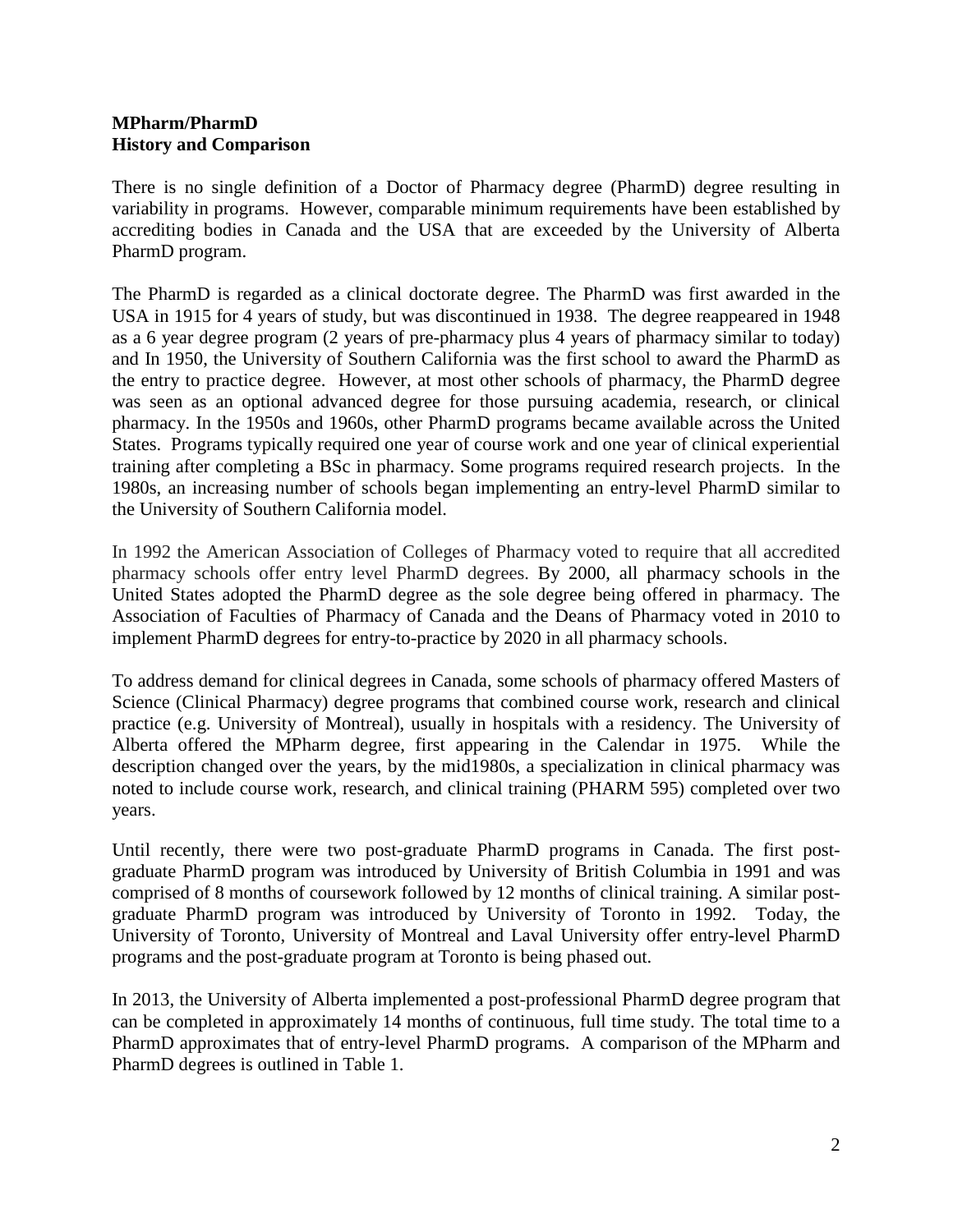|                                      | <b>MPharm</b><br>1975-                                                                                                                                                                                         | PharmD<br>$2013 -$                                                                                                          |
|--------------------------------------|----------------------------------------------------------------------------------------------------------------------------------------------------------------------------------------------------------------|-----------------------------------------------------------------------------------------------------------------------------|
| Description                          | Two year program combining<br>academic coursework, professional<br>experience, and research in a<br>professional environment leading to<br>a thesis (thesis requirement dropped<br>in 1985; project required). | A 14 month program combining<br>coursework and experiential<br>education in patient care.                                   |
|                                      | Areas of specialization: 1)<br>radiopharmacy and 2) clinical<br>pharmacy (noted to include courses<br>in drug information, hospital<br>practice)                                                               | No areas of specialization noted.<br>Clinical experiences noted to<br>include community, hospital, team-<br>based practice. |
| Admission<br>requirements            | <b>BScPharm</b><br><b>Alberta Pharmacy Practice License</b><br>(Added in 1986-7)                                                                                                                               | <b>BScPharm</b><br><b>Alberta Pharmacy Practice License</b>                                                                 |
| Course work<br>(classroom)           | 30 Credits required in biological<br>and health sciences (not specified)<br>Notations regarding a combination<br>of required and elective courses.                                                             | Required Courses are specified<br>18 credits                                                                                |
| Experiential<br>(clinical rotations) | PHARM 595<br>(900 hours of structured approved<br>clinical training)<br>(Since $1984$ – <i>check with RO</i> )                                                                                                 | PHARM 511, 512, 513, 515<br>36 credits/weeks - (approx. 1440)<br>hours)                                                     |
| Project/Research                     | Yes                                                                                                                                                                                                            | N <sub>o</sub>                                                                                                              |

**Table 1.** Comparison of the MPharm and PharmD degree programs at the University of Alberta